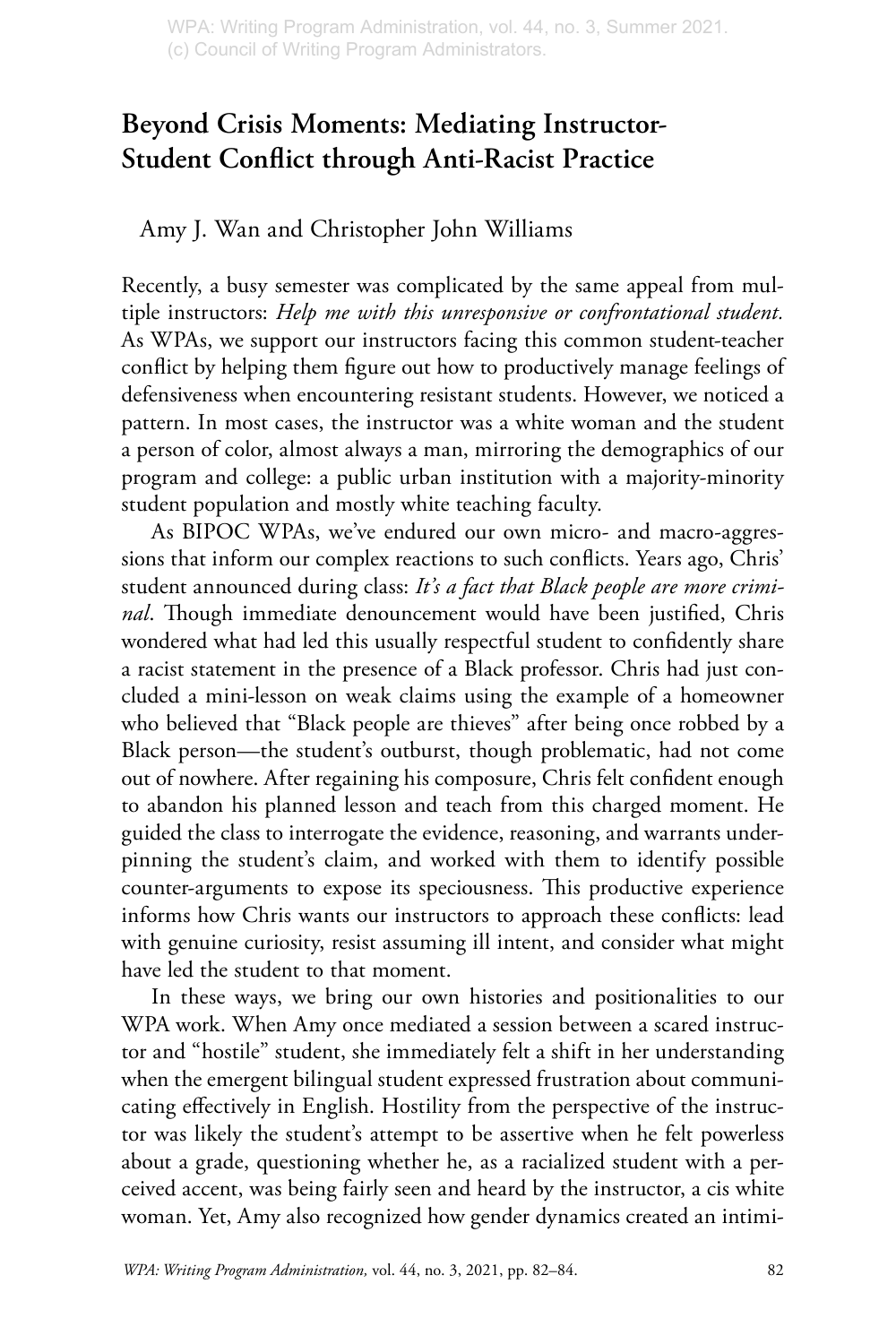## Wan and Williams / Beyond Crisis Moments

dating situation for the instructor, a first-year graduate student. Amy's perspective was informed by her own language-brokering experiences in an immigrant family, by seeing those kinds of language struggles up close, and by her own past experiences teaching as a young woman. Our histories provide us with insights that complicate common assumptions about "trouble students." At the same time, we are conscious that our own positionalities could make our mediations seem biased or "racially charged," that we could be seen as siding with students and not supporting contingent faculty.

As WPAs, we knew our program could not effectively address instructors' biases around race, gender, age, and language use during the immediate crisis moments of student-teacher conflicts. We needed to address them in more systematic and sustainable ways, but "How?" and "When?" were complicated by the labor conditions of our primarily contingent instructors and our non-existent budget to compensate for faculty development. Instead, we implemented implicit bias training where we were already guaranteed audiences—as part of new instructor orientation and the practicum. We've also worked to integrate these questions around bias and linguistic justice into all of our program policies and activities, including our recent assessment.

Despite our limited ability as administrators to "solve" deeply ingrained biases, our obligation was to minimize immediate harm to students. So, drawing on institutional resources, we worked with our campus Center for Ethnic, Racial and Religious Understanding. Having a diversity education center with experience building equity through "dialogue and undoing bias techniques" was vital as we strategized to support our instructors. Through deliberations about various scenarios like the ones we discussed above and within more typical faculty development sessions about assessment or facilitating class discussion, we created opportunities for instructors to rehearse moments of high-stakes conflict in lower-stakes spaces and learn about the practices of "listening and understanding with resilience," "recognizing our own social positionality," and differentiating between "safety and comfort" (CERRU). The goal? To help instructors reflect on and ethically inhabit their power in the classroom. Such training obviously cannot undo larger systems of racism and white language supremacy in educational spaces. But they can encourage instructors to anticipate how they might respond equitably in the classroom. Our approach attempts to reduce potential injury to students and underscores the importance of this work to our program, while we continue to make related structural, curricular, and policy changes.

By acknowledging our own complex responses here, we worry that in structors might hesitate to come to us. But looking at this problem straight